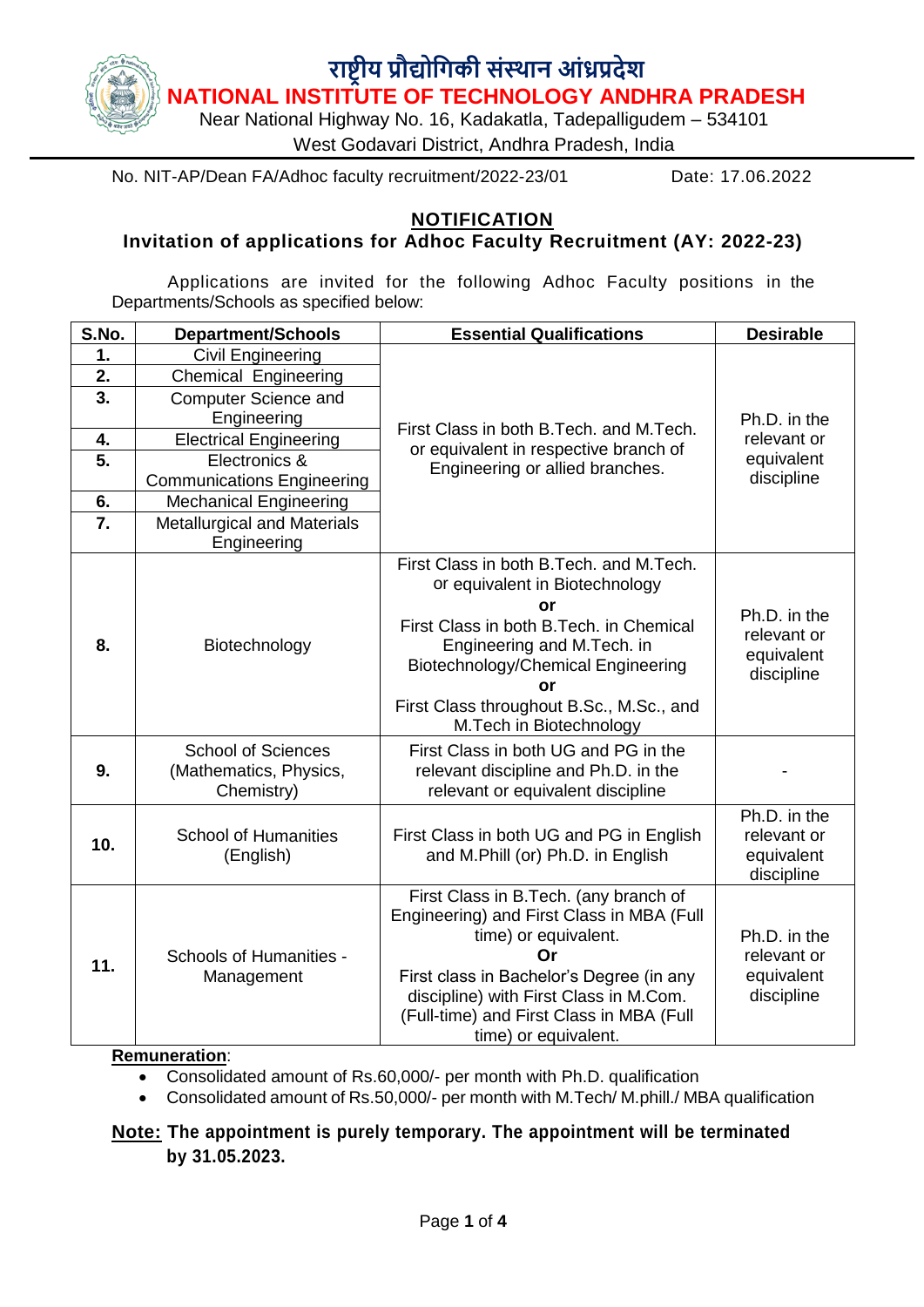**राष्ट्रीय प्रौद्योगिकी संस्थान आंध्रप्रदेश NATIONAL INSTITUTE OF TECHNOLOGY ANDHRA PRADESH**

Near National Highway No. 16, Kadakatla, Tadepalligudem – 534101 West Godavari District, Andhra Pradesh, India

## **IMPORTANT INSTRUCTIONS**

1. **The candidates have to fill the online application form available in the Institute Website [www.nitandhra.ac.in](http://www.nitandhra.ac.in/) by logging in with true credentials and relevant proofs as sought while filling the application needs to be uploaded at requisite places**.

#### **Please follow the following step-by-step procedure**:

**Step (i)**: The applicant has to sign up using their true credentials

| National Institute of Technology, Andhra Pradesh - Teaching Recruitment (Adhoc)<br>Sign In |  |  |  |  |  |  |
|--------------------------------------------------------------------------------------------|--|--|--|--|--|--|
|                                                                                            |  |  |  |  |  |  |
| <b>Instructions</b>                                                                        |  |  |  |  |  |  |
| Window Snip                                                                                |  |  |  |  |  |  |

**Step (ii)**: The applicant has to select the Department for which He/ She is applying from the drop-down menu and also have to select the category (Gen/OBC/SC/ST) and have to press the appropriate radio button against the Pwd category.

| National Institute of Technology, Andhra Pradesh - Teaching Recruitment (Adhoc) | <b>Change Email</b><br>Sign Out |
|---------------------------------------------------------------------------------|---------------------------------|
|                                                                                 |                                 |
| <b>Choose Department: BIOTECHNOLOGY</b><br>$\check{~}$                          |                                 |
| Category: Select v                                                              |                                 |
| $PWD:$ $OYES$ $QNO$                                                             |                                 |
| <b>OPT</b>                                                                      |                                 |

**Step (iii)**: The applicant has to fill the application form in the prescribed format and should attach all the required documents (Scanned Original Copies) wherever asked for. Attachment of improper documents may bar the applicant from shortlisting.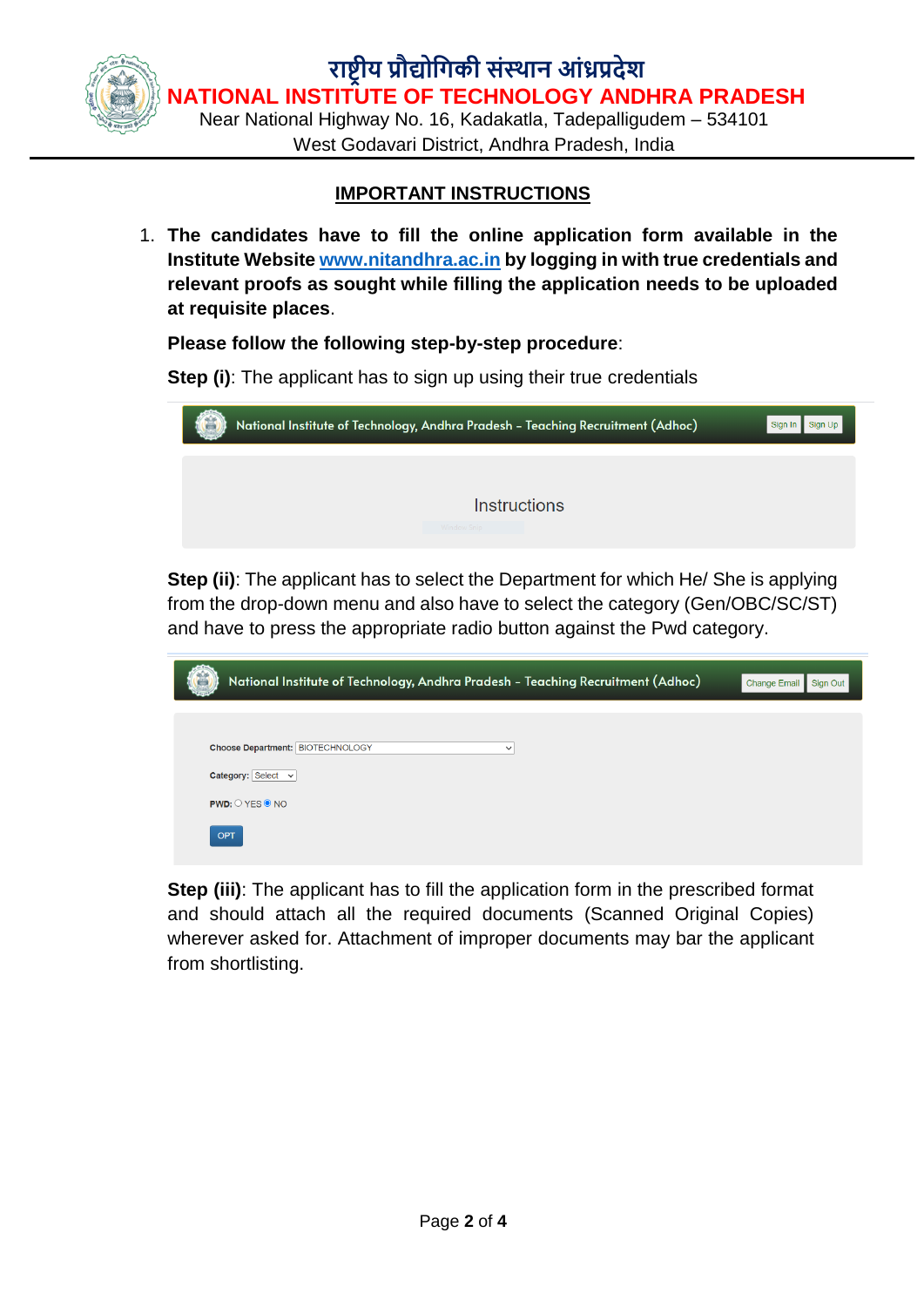# **राष्ट्रीय प्रौद्योगिकी संस्थान आंध्रप्रदेश**

**NATIONAL INSTITUTE OF TECHNOLOGY ANDHRA PRADESH** Near National Highway No. 16, Kadakatla, Tadepalligudem – 534101

West Godavari District, Andhra Pradesh, India

| Application for the position of Adhoc Faculty in the Department of CHEMICAL ENGINEERING<br>Name of the Applicant (Capital Letters only)<br>$\overline{1}$<br>$\overline{2}$<br><b>Father's Name</b><br>$\overline{\mathbf{3}}$<br>Date of Birth<br>dd-mm-yyyy<br>О<br>$\Delta$<br>Social Category<br>OBC<br>5<br>If candidate belongs to OBC/ SC/ ST, upload supporting document<br>Choose File   No file chosen<br><b>PWD</b><br>$\boldsymbol{6}$<br><b>NO</b><br>$\overline{7}$<br>If candidate belongs to PWD, upload supporting document<br>Choose File No file chosen<br>8<br>Address for Correspondence<br>h<br>9<br>Email ID<br>test009@nitandhra.ac.in<br>10<br>Mobile Number<br>Institute<br>Course Degree<br><b>Branch</b><br>Specialization<br>Year of<br>Class<br>F<br>Passing<br>C<br><b>SSC</b><br><b>NA</b><br>Inter/<br><b>NA</b><br>$10+2$<br>UG<br>$\check{ }$<br>PG/<br><b>MBA</b><br>Ph.D<br><b>NA</b><br>2) Ph. D Submitted (Upload certificate from the concerned Institute with date) (or)<br>3) Ph. D Awarded (Upload Provisonal/ Degree certificate)<br>$\left\vert 1\right\rangle$<br>12<br>Teaching Experience (in years)<br>Choose File No file chosen<br>13<br>Industrial Experience (in years)<br>Choose File No file chosen<br>Number of SCI/ SCOPUS publications (in Journals) [Consolidated<br>14<br>Choose File   No file chosen<br>file with 1st pages of the publications]<br>Indicate whether GATE/ NET qualified<br>15<br>Choose File   No file chosen<br>O YES<br>$\circ$ NO<br>Note: If no proofs are attached against the claims made for S.No 12 to 15, they are deemed to be considered as invalid<br>16 Upload Profile Photo<br>Choose File   No file chosen<br>(Image should be "jpeg" format)<br>Print | National Institute of Technology, Andhra Pradesh - Teaching Recruitment (Adhoc) |  |  |  |  |  | <b>Change Email</b> | Sign Out |
|------------------------------------------------------------------------------------------------------------------------------------------------------------------------------------------------------------------------------------------------------------------------------------------------------------------------------------------------------------------------------------------------------------------------------------------------------------------------------------------------------------------------------------------------------------------------------------------------------------------------------------------------------------------------------------------------------------------------------------------------------------------------------------------------------------------------------------------------------------------------------------------------------------------------------------------------------------------------------------------------------------------------------------------------------------------------------------------------------------------------------------------------------------------------------------------------------------------------------------------------------------------------------------------------------------------------------------------------------------------------------------------------------------------------------------------------------------------------------------------------------------------------------------------------------------------------------------------------------------------------------------------------------------------------------------------------------------------------------------------------------|---------------------------------------------------------------------------------|--|--|--|--|--|---------------------|----------|
|                                                                                                                                                                                                                                                                                                                                                                                                                                                                                                                                                                                                                                                                                                                                                                                                                                                                                                                                                                                                                                                                                                                                                                                                                                                                                                                                                                                                                                                                                                                                                                                                                                                                                                                                                      |                                                                                 |  |  |  |  |  |                     |          |
| 11. Academic Qualifications<br>Note: 1) Ph. D Pursuing (Upload certificate stating the year of Admission) (or)                                                                                                                                                                                                                                                                                                                                                                                                                                                                                                                                                                                                                                                                                                                                                                                                                                                                                                                                                                                                                                                                                                                                                                                                                                                                                                                                                                                                                                                                                                                                                                                                                                       |                                                                                 |  |  |  |  |  |                     |          |
|                                                                                                                                                                                                                                                                                                                                                                                                                                                                                                                                                                                                                                                                                                                                                                                                                                                                                                                                                                                                                                                                                                                                                                                                                                                                                                                                                                                                                                                                                                                                                                                                                                                                                                                                                      |                                                                                 |  |  |  |  |  |                     |          |
|                                                                                                                                                                                                                                                                                                                                                                                                                                                                                                                                                                                                                                                                                                                                                                                                                                                                                                                                                                                                                                                                                                                                                                                                                                                                                                                                                                                                                                                                                                                                                                                                                                                                                                                                                      |                                                                                 |  |  |  |  |  |                     |          |
|                                                                                                                                                                                                                                                                                                                                                                                                                                                                                                                                                                                                                                                                                                                                                                                                                                                                                                                                                                                                                                                                                                                                                                                                                                                                                                                                                                                                                                                                                                                                                                                                                                                                                                                                                      |                                                                                 |  |  |  |  |  |                     |          |
|                                                                                                                                                                                                                                                                                                                                                                                                                                                                                                                                                                                                                                                                                                                                                                                                                                                                                                                                                                                                                                                                                                                                                                                                                                                                                                                                                                                                                                                                                                                                                                                                                                                                                                                                                      |                                                                                 |  |  |  |  |  |                     |          |
|                                                                                                                                                                                                                                                                                                                                                                                                                                                                                                                                                                                                                                                                                                                                                                                                                                                                                                                                                                                                                                                                                                                                                                                                                                                                                                                                                                                                                                                                                                                                                                                                                                                                                                                                                      |                                                                                 |  |  |  |  |  |                     |          |
|                                                                                                                                                                                                                                                                                                                                                                                                                                                                                                                                                                                                                                                                                                                                                                                                                                                                                                                                                                                                                                                                                                                                                                                                                                                                                                                                                                                                                                                                                                                                                                                                                                                                                                                                                      |                                                                                 |  |  |  |  |  |                     |          |
|                                                                                                                                                                                                                                                                                                                                                                                                                                                                                                                                                                                                                                                                                                                                                                                                                                                                                                                                                                                                                                                                                                                                                                                                                                                                                                                                                                                                                                                                                                                                                                                                                                                                                                                                                      |                                                                                 |  |  |  |  |  |                     |          |
|                                                                                                                                                                                                                                                                                                                                                                                                                                                                                                                                                                                                                                                                                                                                                                                                                                                                                                                                                                                                                                                                                                                                                                                                                                                                                                                                                                                                                                                                                                                                                                                                                                                                                                                                                      |                                                                                 |  |  |  |  |  |                     |          |
|                                                                                                                                                                                                                                                                                                                                                                                                                                                                                                                                                                                                                                                                                                                                                                                                                                                                                                                                                                                                                                                                                                                                                                                                                                                                                                                                                                                                                                                                                                                                                                                                                                                                                                                                                      |                                                                                 |  |  |  |  |  |                     |          |
|                                                                                                                                                                                                                                                                                                                                                                                                                                                                                                                                                                                                                                                                                                                                                                                                                                                                                                                                                                                                                                                                                                                                                                                                                                                                                                                                                                                                                                                                                                                                                                                                                                                                                                                                                      |                                                                                 |  |  |  |  |  |                     |          |
|                                                                                                                                                                                                                                                                                                                                                                                                                                                                                                                                                                                                                                                                                                                                                                                                                                                                                                                                                                                                                                                                                                                                                                                                                                                                                                                                                                                                                                                                                                                                                                                                                                                                                                                                                      |                                                                                 |  |  |  |  |  |                     |          |
|                                                                                                                                                                                                                                                                                                                                                                                                                                                                                                                                                                                                                                                                                                                                                                                                                                                                                                                                                                                                                                                                                                                                                                                                                                                                                                                                                                                                                                                                                                                                                                                                                                                                                                                                                      |                                                                                 |  |  |  |  |  |                     |          |
|                                                                                                                                                                                                                                                                                                                                                                                                                                                                                                                                                                                                                                                                                                                                                                                                                                                                                                                                                                                                                                                                                                                                                                                                                                                                                                                                                                                                                                                                                                                                                                                                                                                                                                                                                      |                                                                                 |  |  |  |  |  |                     |          |
|                                                                                                                                                                                                                                                                                                                                                                                                                                                                                                                                                                                                                                                                                                                                                                                                                                                                                                                                                                                                                                                                                                                                                                                                                                                                                                                                                                                                                                                                                                                                                                                                                                                                                                                                                      |                                                                                 |  |  |  |  |  |                     |          |
|                                                                                                                                                                                                                                                                                                                                                                                                                                                                                                                                                                                                                                                                                                                                                                                                                                                                                                                                                                                                                                                                                                                                                                                                                                                                                                                                                                                                                                                                                                                                                                                                                                                                                                                                                      |                                                                                 |  |  |  |  |  |                     |          |
|                                                                                                                                                                                                                                                                                                                                                                                                                                                                                                                                                                                                                                                                                                                                                                                                                                                                                                                                                                                                                                                                                                                                                                                                                                                                                                                                                                                                                                                                                                                                                                                                                                                                                                                                                      |                                                                                 |  |  |  |  |  |                     |          |
|                                                                                                                                                                                                                                                                                                                                                                                                                                                                                                                                                                                                                                                                                                                                                                                                                                                                                                                                                                                                                                                                                                                                                                                                                                                                                                                                                                                                                                                                                                                                                                                                                                                                                                                                                      |                                                                                 |  |  |  |  |  |                     |          |
|                                                                                                                                                                                                                                                                                                                                                                                                                                                                                                                                                                                                                                                                                                                                                                                                                                                                                                                                                                                                                                                                                                                                                                                                                                                                                                                                                                                                                                                                                                                                                                                                                                                                                                                                                      |                                                                                 |  |  |  |  |  |                     |          |
|                                                                                                                                                                                                                                                                                                                                                                                                                                                                                                                                                                                                                                                                                                                                                                                                                                                                                                                                                                                                                                                                                                                                                                                                                                                                                                                                                                                                                                                                                                                                                                                                                                                                                                                                                      |                                                                                 |  |  |  |  |  |                     |          |
|                                                                                                                                                                                                                                                                                                                                                                                                                                                                                                                                                                                                                                                                                                                                                                                                                                                                                                                                                                                                                                                                                                                                                                                                                                                                                                                                                                                                                                                                                                                                                                                                                                                                                                                                                      |                                                                                 |  |  |  |  |  |                     |          |
|                                                                                                                                                                                                                                                                                                                                                                                                                                                                                                                                                                                                                                                                                                                                                                                                                                                                                                                                                                                                                                                                                                                                                                                                                                                                                                                                                                                                                                                                                                                                                                                                                                                                                                                                                      |                                                                                 |  |  |  |  |  |                     |          |
|                                                                                                                                                                                                                                                                                                                                                                                                                                                                                                                                                                                                                                                                                                                                                                                                                                                                                                                                                                                                                                                                                                                                                                                                                                                                                                                                                                                                                                                                                                                                                                                                                                                                                                                                                      |                                                                                 |  |  |  |  |  |                     |          |

# **2. The last date for submitting the online filled-in application form is 11.07.2022 up to 10:00 AM.**

- 3. The list of shortlisted candidates and the schedule of interviews will be displayed on the Institute website on 19.07.2022. No separate call letter will be sent to the shortlisted candidates.
- 4. The shortlisted candidates **will not be intimated individually**. All the candidates are advised to keep visiting the website [www.nitandhra.ac.in](http://www.nitandhra.ac.in/) frequently.